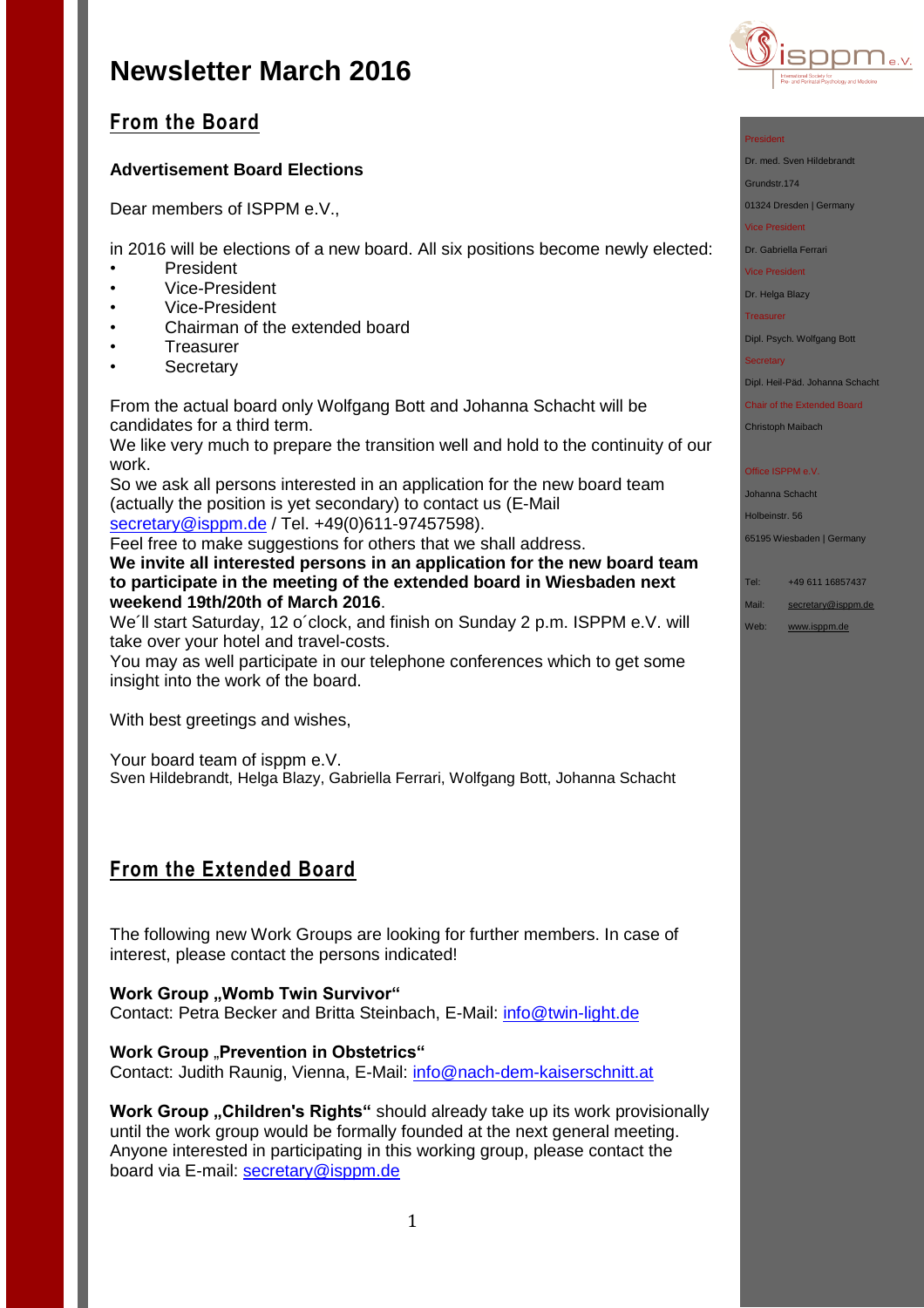

## **From the Network**

**March is Birth Psychology Month!** An Educational Awareness Initiative of APPPAH <http://www.birthpsychologymonth.com/>

**APPPAH's youtube channel**: <https://www.youtube.com/channel/UCKqTSGDdIIyTH5vDkizdIdw>

## **Brief Notes**

The following **study** initiated by our Vice-President Gabriella Ferrari is published in the Journal Frontiers in Psychology and available for download: **Ultrasonographic investigation of human fetus responses to maternal communicative and non-communicative stimuli**  Department of Neuroscience, University of Parma, Italy [http://journal.frontiersin.org/article/10.3389/fpsyg.2016.00354/abstract#](http://journal.frontiersin.org/article/10.3389/fpsyg.2016.00354/abstract%23)

For more information from our fields please visit our [facebook page.](https://www.facebook.com/ISPPM-eV-124066644364106/)

# **Events Diary**

## **Dates isppm e.V.**

**19/20 March 2016 Meeting of the extended board and the scientific advisory board of isppm e.V. Beginning: Saturday 12.00 h, End: Sunday 14.00 h** Wilhelm-Kempf-Haus, Wiesbaden

**October 21 – 23, 2016 28th Annual Conference in Stolpen near Dresden Attachment/Bonding and birth in the transgenerational context** Birth as a resilience factor mental health Mental Health as a resilience factor of birth

The program will be online soon.

### President

Dr. med. Sven Hildebrandt Grundstr.174

01324 Dresden | Germany

Vice President

Dr. Gabriella Ferrari

Vice President

Dr. Helga Blazy

Treasurer

Dipl. Psych. Wolfgang Bott

#### **Secretary**

Dipl. Heil-Päd. Johanna Schacht

Chair of the Extended Board Christoph Maibach

#### Office ISPPM e.V.

Johanna Schacht Holbeinstr. 56 65195 Wiesbaden | Germany

Tel: +49 611 16857437

Mail: [secretary@isppm.de](mailto:secretary@isppm.de)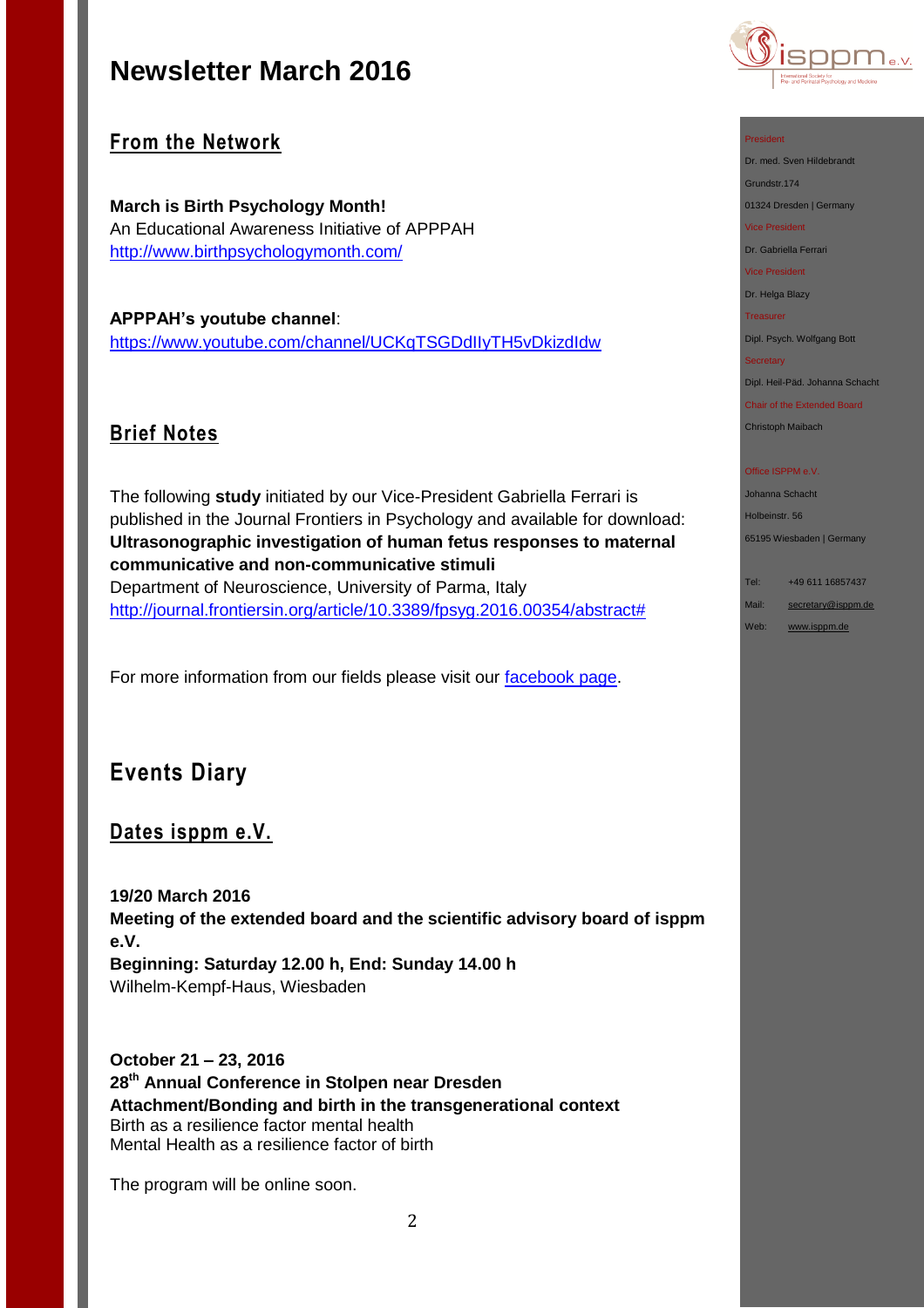

## **Dates Conferences and Congresses**

**April 6 – 10, 2016 Midwifery Today Conference Honoring Our Past, Embracing Our Future** Harrisburg, Pennsylvania <http://midwiferytoday.com/conferences/Harrisburg2016/default.asp>

**April 9, 2016 ENCA-Symposium Violence in obstetrics** Berlin, Germany [http://www.gfg-bv.de/pdf/ENCA\\_Fachtagung\\_2016\\_Flyer.pdf](http://www.gfg-bv.de/pdf/ENCA_Fachtagung_2016_Flyer.pdf)

**May 17 – 20, 2016 21st International Congress of A.P.P.A.C.** Athens, Greece <http://www.appac.gr/displayitm1.asp?itmid=18&lang=en>

**May 28 – 30, 2016** International Scientific and Practical Conference **Science and Birth Culture: Advances of modern science and culture in the interest of preservation of family health**

Perinatal Psychology and Family Medicine St. Petersburg

In the program: lectures on the prenatal psychology and medical aspects of pregnancy, birth and family health, experiences gained from the resourceoriented psychotherapy; Presentations of prenatal education classes and schools for parents; Film presentation "I feel - therefore I am" (a video essay on the 27th Congress of ISPPM in Berlin); Workshops.

The language of the conference is Russian, but we can provide translation for our guests. Please let us know as soon as possible about your wish to attend, so we can prepare everything in time.

Contact and additional information: [tsg86.98@gmail.com](mailto:tsg86.98@gmail.com) (Galina Tcyganok, coorganizer of the conference)

## **May 29 – June 2, 2016**

15th WAIMH World Congress

**Infant Mental Health in a rapidly changing world: Conflict, adversity, and resilience**

Hosted by Israeli and Palestinian Infant Mental Health Associations, Prague <http://www.waimh.org/i4a/pages/index.cfm?pageid=3298>

#### President

Dr. med. Sven Hildebrandt

Grundstr.174 01324 Dresden | Germany

Vice President

Dr. Gabriella Ferrari

Vice President

Dr. Helga Blazy

Treasurer

Dipl. Psych. Wolfgang Bott

**Secretary** 

Dipl. Heil-Päd. Johanna Schacht

Chair of the Extended Board Christoph Maibach

### Office ISPPM e.V.

Johanna Schacht Holbeinstr. 56 65195 Wiesbaden | Germany

Tel: +49 611 16857437

Mail: [secretary@isppm.de](mailto:secretary@isppm.de)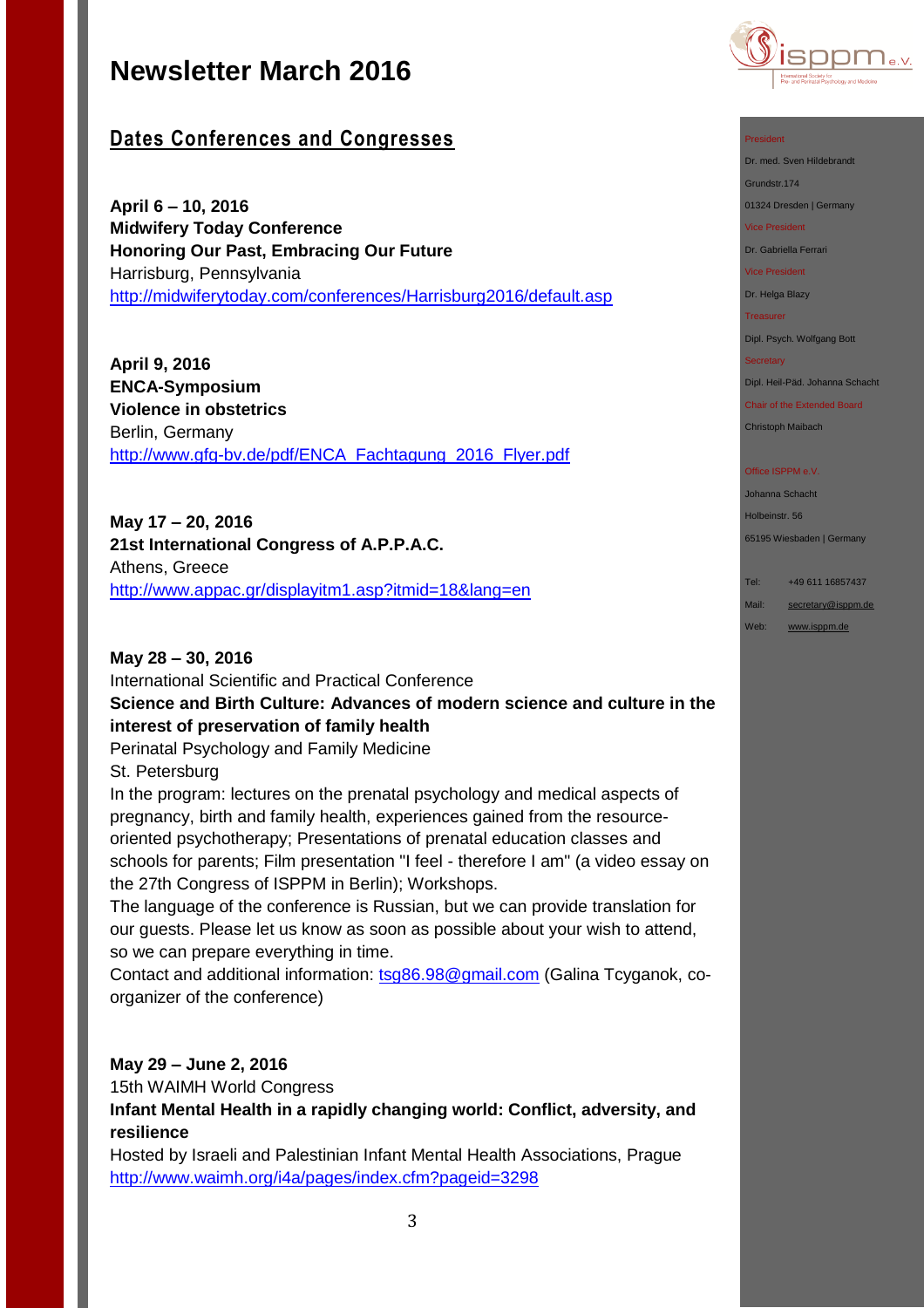

**June 10 – 12, 2016**  Bondingsanalysis Conference **"Der Neuland Seefahrer beginnt die Reise"** Cologne [Flyer Download](http://www.isppm.de/wp-content/uploads/2016/02/Flyer-BA-Tagung_2016.pdf)

**June 15 – 18, 2016 XXV European Congress of Perinatal Medicine (ECPM)** organized by the European Association of Perinatal Medicine (EAPM) Maastricht [https://www.eiseverywhere.com//ehome/144836](https://www.eiseverywhere.com/ehome/144836)

**September 3 – 9, 2016 Healthy Birth, Healthy Earth** A Findhorn Foundation Conference <https://www.findhorn.org/programmes/193/>

**September 7 – 10 The 2016 International Conference on Stillbirth, SIDS and Baby Survival** Montevideo, Uruguay The deadline for receipt of abstracts is March 31, 2016 <http://stillbirthalliance.org/news/conferences/isaispid-conference-2016/>

**September 16/17, 2016 2016 APPPAH Regional Conference** Bastyr University, 14500 Juanita Drive, Kenmore, WA 98028 **Pathways to Prenatal Wholeness: Integrating Healthcare Disciplines in a 21st Century Dialogue** <https://birthpsychology.com/events/2016-apppah-regional-conference>

**23 – 25 settembre 2016 Congresso ATTACCAMENTO E TRAUMA** Relazioni e Compassione (ATTACHMENT AND TRAUMA: RELATIONSHIPS AND COMPASSION) Roma [http://www.italy-congress.com/#](http://www.italy-congress.com/%23)

**October 1 – 2, 2016 Attachment Parenting Congress Hamburg** [http://www.attachment-parenting-kongress.de](http://www.attachment-parenting-kongress.de/)

#### President

Dr. med. Sven Hildebrandt

Grundstr.174 01324 Dresden | Germany

Vice President

Dr. Gabriella Ferrari

Vice President

Dr. Helga Blazy

Treasurer

Dipl. Psych. Wolfgang Bott

**Secretary** 

Dipl. Heil-Päd. Johanna Schacht

Chair of the Extended Board Christoph Maibach

#### Office ISPPM e.V.

Johanna Schacht Holbeinstr. 56

65195 Wiesbaden | Germany

Tel: +49 611 16857437

Mail: [secretary@isppm.de](mailto:secretary@isppm.de)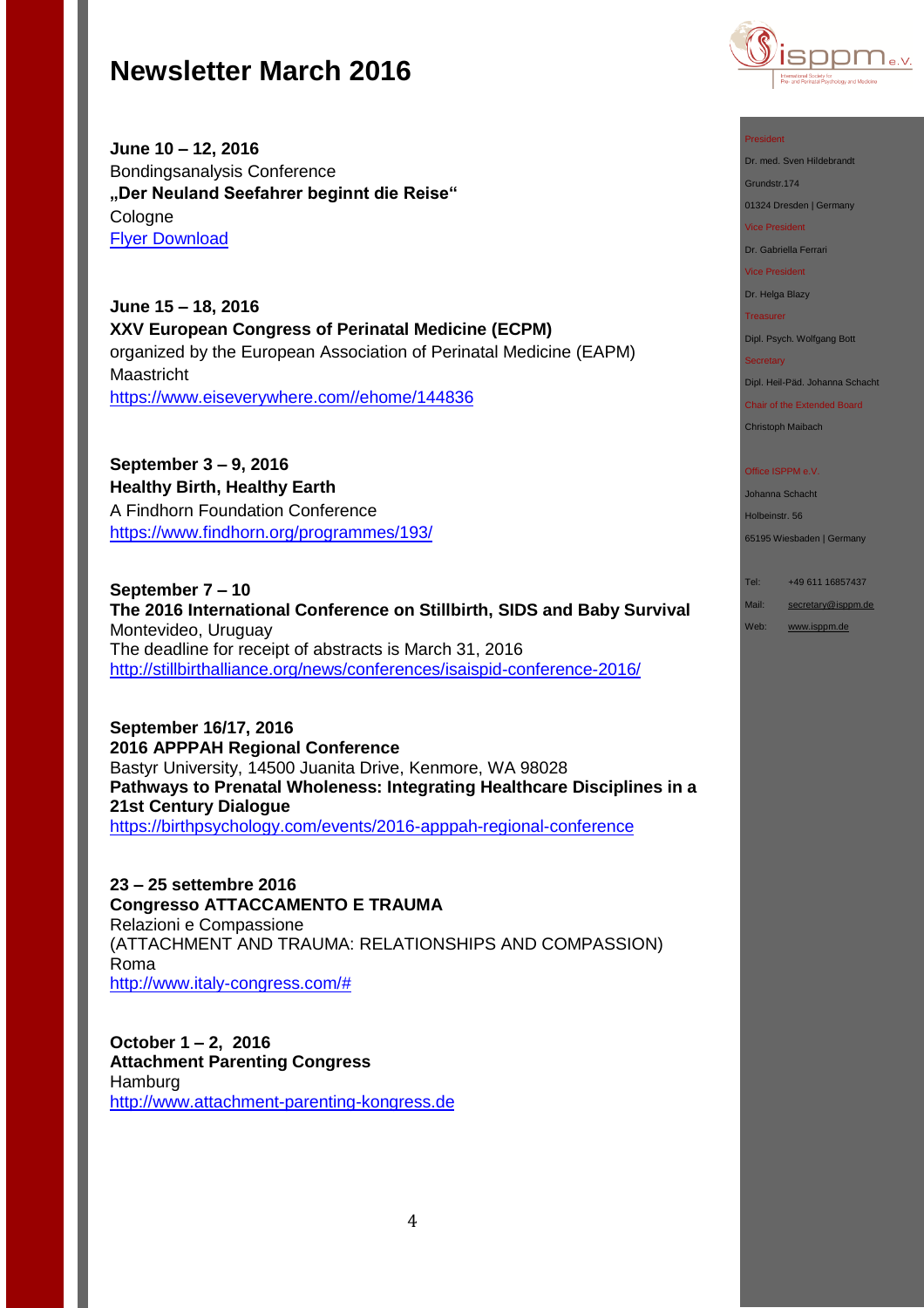

**October 07 – 09, 2016**  15<sup>th</sup> International Attachment Conference **Attachment and emotional Violence** Munich <http://bindungskonferenz-muenchen.de/1-1-Home.html>

**19 – 23 October 2016** Midwifery Today Conference **"Birth Is a Human Rights Issue"** Strasbourg, France <http://midwiferytoday.com/conferences/Strasbourg2016/>

**January, 2017 Human Rights in Childbirth: India Conference** Bangalore, India [humanrightsinchildbirth.com/india-conference/](http://humanrightsinchildbirth.com/india-conference/)

## **Further Education**

In Germany:

## **Baby Therapy Training**

With Rien Verdult Contents: trauma therapy for babies, healing of attachment disorders Soundness in prenatal psychology Support for parents Frequency: 12 weekends in 2016/2017 Sat: 11am - 19h Sun: 9am - 16h Data: 2016: 28/29 May 3/4 Sept, 1/2 Oct, Nov and 12/13 17/18 Dec 2016 2017: 14/15 Jan, 4/5 Mar, 1/2 Apr, May 20/21 , 26/27 Aug, September 30 + 1 Oct and 11/12 November 2017 Location: Trier, Germany, Cost: € 250 per weekend More information: [Sarah.Burgard@web.de,](mailto:Sarah.Burgard@web.de) [rien.verdult@skynet.be,](mailto:rien.verdult@skynet.be) Registration: [Sarah.Burgard@web.de,](mailto:Sarah.Burgard@web.de) Tel: +49 (0) 6588-987049

## **Foundation Course**

with Max Peschek and team in Parin at the Baltic Sea: Beginning 21 to 28 April 2017 More Info: [www.ippe.info/courses/intermediate\\_course.html](http://www.ippe.info/courses/intermediate_course.html) Information and registration: Max Peschek, [peschek.max@t-online.de,](mailto:peschek.max@t-online.de) Tel.: +49 (0) 421 7 3210



#### President

Dr. med. Sven Hildebrandt Grundstr.174

01324 Dresden | Germany

Vice President

Dr. Gabriella Ferrari

Vice President

Dr. Helga Blazy

Treasurer

Dipl. Psych. Wolfgang Bott

#### **Secretary**

Dipl. Heil-Päd. Johanna Schacht

Chair of the Extended Board

Christoph Maibach

#### Office ISPPM e.V.

Johanna Schacht Holbeinstr. 56

65195 Wiesbaden | Germany

Tel: +49 611 16857437

Mail: [secretary@isppm.de](mailto:secretary@isppm.de)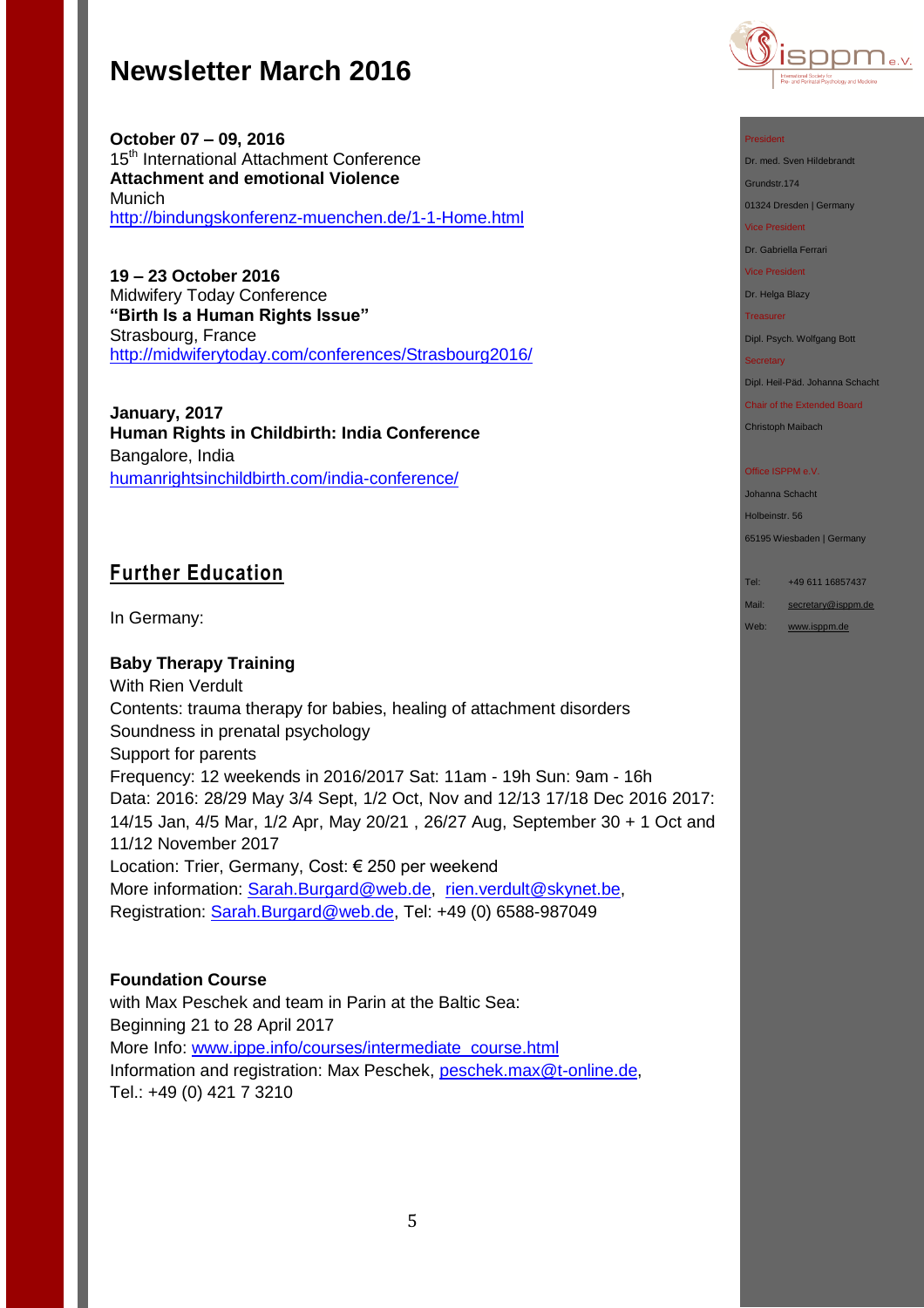

In the Netherlands:

|                    | Organised by ISPPM Country Group Netherlands/Belgium                         |
|--------------------|------------------------------------------------------------------------------|
|                    | <b>Integrative Baby Therapy Training</b>                                     |
|                    | Professional and practice oriented pre- and perinatal birth psychology       |
|                    | Training leader & Tutor: Matthew Appleton MA RCST KCP                        |
| Tutor: Jenni Meyer |                                                                              |
|                    | Organizer & Assisting: Yvonne Welling                                        |
| Module 1:          | 11,12,13 March 2016                                                          |
|                    | <b>Working with the Family Field</b>                                         |
| Module 2:          | 10,11,12 June 2016                                                           |
|                    | <b>Birth Issues and Diagnostic Skills in Working with Babies</b>             |
| Module 3:          | 7,8,9 October 2016                                                           |
|                    | Prenatal Issues and Diagnostic Skills in Working with Babies                 |
| Module 4:          | 27,28,29 January 2017                                                        |
|                    | <b>Birth and Beyond</b>                                                      |
| Module 5:          | 19,20,21 May 2017                                                            |
|                    | The 'Bioenergy of Wellness                                                   |
| Module 6:          | 6,7,8 October 2017                                                           |
|                    | <b>Transitions</b>                                                           |
|                    | Working hours: first day: 10-18h, second day: 9:30-18 h, third day 9:30-17 h |
|                    | Training costs: 450 Euro (incl. lunch) each module.                          |
|                    | Location: Rotterdam The Hague area                                           |
|                    | More information: http://www.conscious-embodiment.co.uk/courses/             |

Information and registration: [http://www.isppm.de/en/integrative-baby-therapy](http://www.isppm.de/en/integrative-baby-therapy-training/)[training/](http://www.isppm.de/en/integrative-baby-therapy-training/)

Contact: Yvonne Welling: [integrativebabytherapytraining@gmail.com,](mailto:integrativebabytherapytraining@gmail.com) Tel.: 0031623394688

In Switzerland:

## **Advanced Embodiment Course**

With Karlton und Kathryn Terry and Peter Schindler Place: Seminarhotel Wasserfallen near Basel Information: [http://www.ippe.info/courses/embodiment\\_hourglass\\_classes.html](http://www.ippe.info/courses/embodiment_hourglass_classes.html)  Registration: Max Peschek: [peschek.max@t-online.de,](mailto:peschek.max@t-online.de) Tel.: +49 (0)421 7 3210

### President

Dr. med. Sven Hildebrandt

Grundstr.174

01324 Dresden | Germany

#### Vice President

Dr. Gabriella Ferrari

## Vice President

Dr. Helga Blazy

## **Treasurer**

Dipl. Psych. Wolfgang Bott

#### **Secretary**

Dipl. Heil-Päd. Johanna Schacht

## Chair of the Extended Board

Christoph Maibach

### Office ISPPM e.V.

Johanna Schacht Holbeinstr. 56

65195 Wiesbaden | Germany

### Tel: +49 611 16857437

Mail: [secretary@isppm.de](mailto:secretary@isppm.de)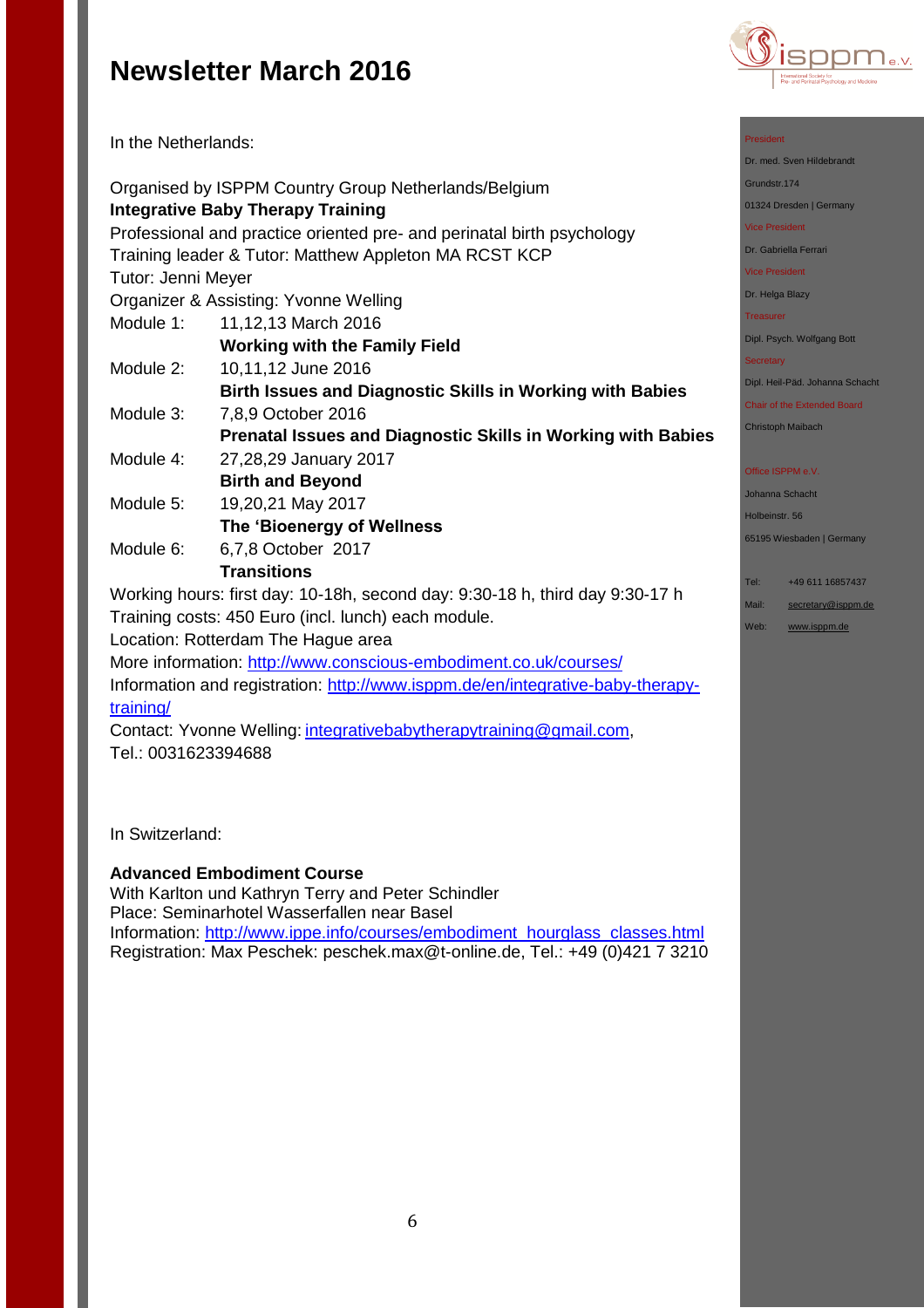

## **Workshops/Seminars**

In Belgium:

**"Healing from the very beginning"** Intro Course **Pre- and Perinatal Psychotherapy** With Max Peschek (IPPE), Assistants: Sylvie Geerdens and Marleen Dols 22 - 24 April 2016 The intro-course is suited for anyone who is interested in pre- and perinatal psychology and his personal process, especially pediatricians, gynecologists, body- and psychotherapists, craniosacral therapists, osteopaths, lactation consultants, nurses and midwives. The course will be held in English. Translation in German and Dutch is possible. Information: Marleen Dols, [marleendols@online.nl](mailto:marleendols@online.nl) Website: [http://www.birthimprints.com](http://www.birthimprints.com/)

In Switzerland:

Karlton Terry will be in Basel twice for **Baby Clinic:** 23/24 April 2016 19/20 November 2016

## **Birth journey – Self-awareness Workshop**

with M. Appleton & Jenni Meyer Fr Mai 6, 2016, 10:00h - So Mai 8, 2016, 17:00 h Seminar-Hotel Rigi am See, Weggis in Weggis

The complete **seminar program of ISPPM Switzerland** here: <http://www.isppm.ch/programm/>

In Austia:

## **Babytherapy Advanced Workshop**

With Karlton Terry Treatment of IVF-Babys Location: Wienna Date: October 30 - November 2, 2015 Information and registration: Claudia Versluis, [claudia.versluis@aon.at](mailto:claudia.versluis@aon.at)

In Germany:

**Healing Early Trauma and Shock – Deeper Intimacy in Relationship** by William R. Emerson, Ph.D. Lienen, Germany Date: September 6 – 11, 2015 <http://emersonbirthrx.com/?p=1382>



Dr. med. Sven Hildebrandt

Grundstr.174

01324 Dresden | Germany

Vice President

Dr. Gabriella Ferrari

Vice President

Dr. Helga Blazy

Treasurer

Dipl. Psych. Wolfgang Bott

**Secretary** 

Dipl. Heil-Päd. Johanna Schacht

Chair of the Extended Board Christoph Maibach

#### Office ISPPM e.V

Johanna Schacht Holbeinstr. 56 65195 Wiesbaden | Germany

Tel: +49 611 16857437

Mail: [secretary@isppm.de](mailto:secretary@isppm.de)